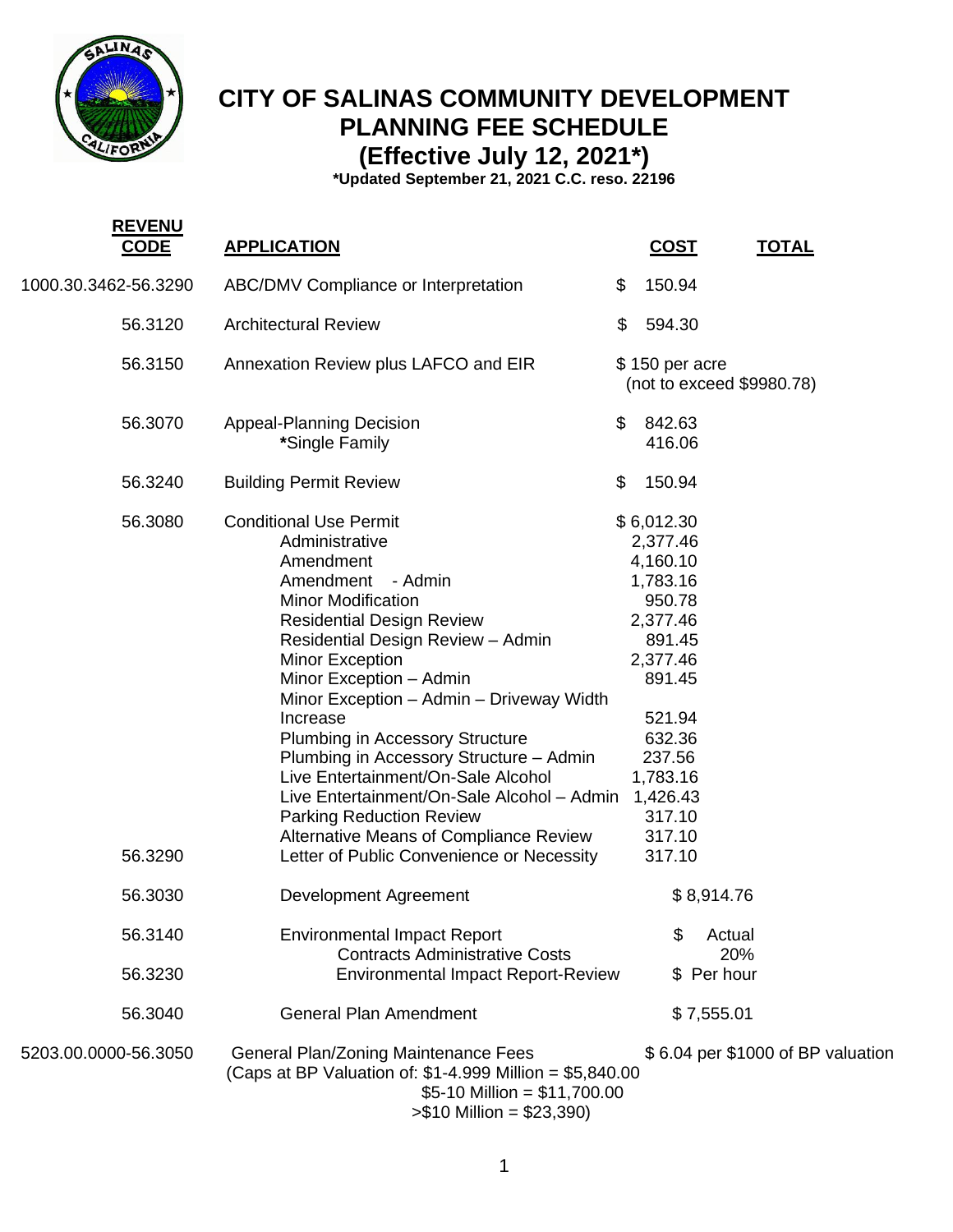| 1000.30.3462-56.3270          | <b>Home Occupation Permits</b>                                                                                                                                           | \$<br>150.94                                           |              |
|-------------------------------|--------------------------------------------------------------------------------------------------------------------------------------------------------------------------|--------------------------------------------------------|--------------|
| 56.3290                       | Large Family Day Care Permit                                                                                                                                             | \$<br>150.94                                           |              |
| <b>REVENUE</b><br><b>CODE</b> | <b>APPLICATION</b>                                                                                                                                                       | <u>COST</u>                                            | <b>TOTAL</b> |
| 56.3020                       | <b>Minor Subdivision</b><br>Parcel Map<br>Lot Line Adjustments, Lot Consolidation,<br>Certificate of Compliance                                                          | \$2,971.76<br>\$2,719.76                               |              |
| 56.3130                       | <b>Negative Declaration</b>                                                                                                                                              | \$1,783.16                                             |              |
| 56.3100                       | <b>Planned Unit Development</b><br>Amendment<br><b>Minor Modification</b>                                                                                                | \$8,006.51<br>2,377.46<br>950.78                       |              |
| 56.3050                       | <b>Planning Commission Interpretation</b><br>*Single Family                                                                                                              | \$2,377.46<br>416.06                                   |              |
| 56.3220                       | Planning Inspection Fee - (Per Inspection)                                                                                                                               |                                                        |              |
|                               | <b>Multi-Family</b><br>2-9 Units<br>10+ Units<br><b>Commercial/Industrial</b><br>Commercial/Industrial 0-4,999 s.f.                                                      | \$<br>299.51<br>369.60<br>\$<br>299.51                 |              |
|                               | Commercial/Industrial 5,000+ s.f.                                                                                                                                        | 369.60                                                 |              |
| 56.3040<br>56.3260            | Precise Plan/Specific Plan<br><b>Five Acres or Less</b><br>Per Acre Additional over Five<br>Amendment<br><b>Minor Modifications</b><br>Precise Plan/Specific Plan Review | \$7,555.01<br>178.50<br>7,555.01<br>950.78<br>Per hour |              |
| 56.3090                       | <b>Preliminary Project Review</b>                                                                                                                                        | \$<br>950.78                                           |              |
| 56.3290                       | Review of Declarations, Easements,<br>Agreements, CC&Rs, and any Legal<br>Binding Documents (not related to a<br>Discretionary level application)                        | \$ Per hour                                            |              |
| 56.3060                       | <b>Rezoning/Prezoning Fees</b><br><b>Code Amendment</b><br>Residential<br>Commercial<br>with PUD Permit                                                                  | \$4,754.40<br>3,565.80<br>4,754.40<br>2,377.46         |              |
| 56.3170                       | Sign Permit                                                                                                                                                              | 317.10<br>\$                                           |              |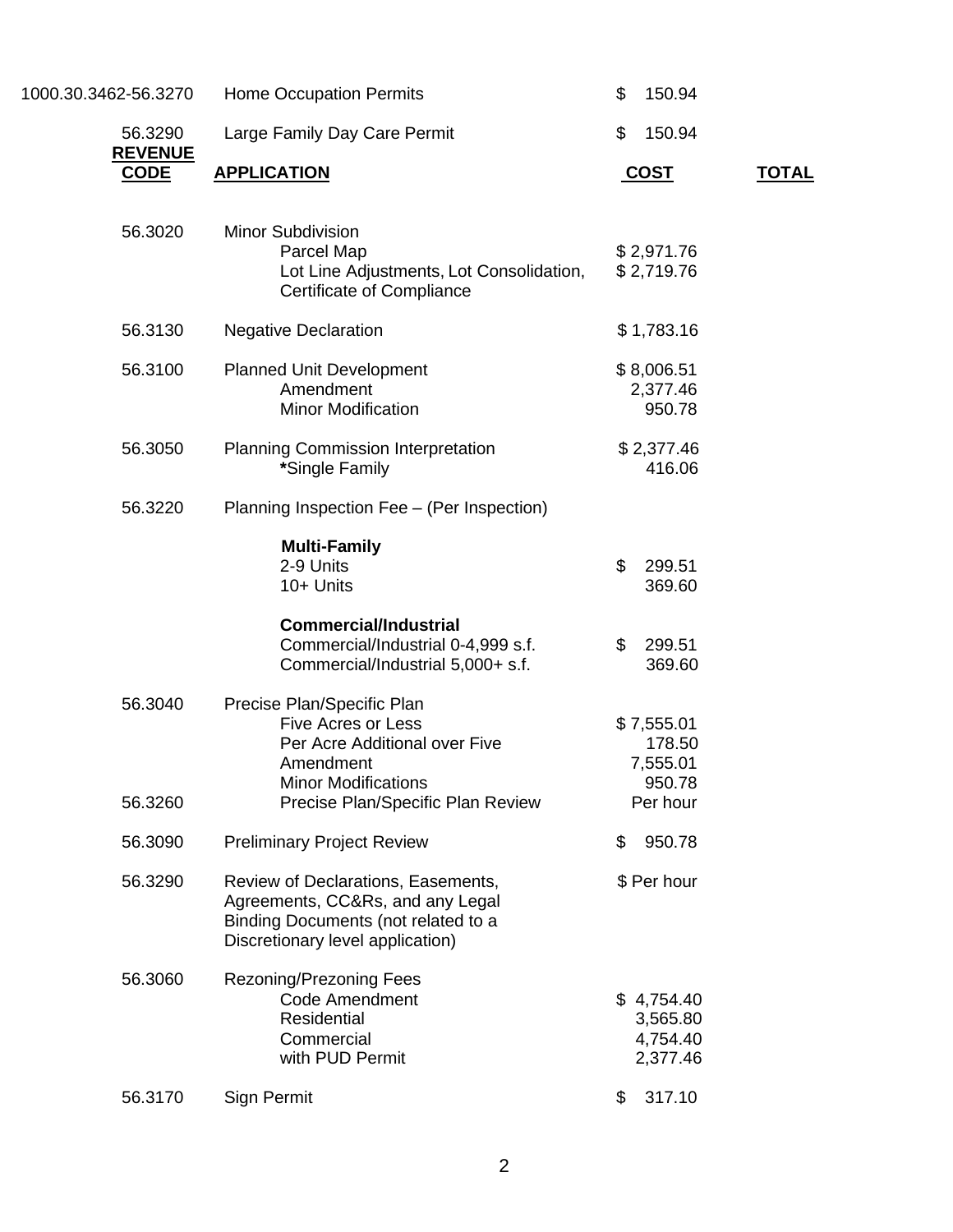| <b>REVENUE</b> | <b>Master Sign Plans</b><br>Master Sign Plans-Minor (< 10 tenants)<br>Master Sign Plans-Major (10+ tenants)<br>Amendment                                                                         | \$<br>594.30<br>950.78<br>356.74                       |              |
|----------------|--------------------------------------------------------------------------------------------------------------------------------------------------------------------------------------------------|--------------------------------------------------------|--------------|
| <u>CODE</u>    | <b>APPLICATION</b>                                                                                                                                                                               | <u>COST</u>                                            | <u>TOTAL</u> |
| 56.3210        | <b>Site Plan Review</b><br><b>Minor Modifications</b><br><b>Parking Reduction Review</b><br>Alternative Means of Compliance Review<br>On-Sale Alcohol Use<br><b>Mural Review</b>                 | \$<br>891.45<br>950.78<br>594.30<br>1,188.60<br>356.74 |              |
|                | <b>Residential</b><br>Multi-Family 2-9<br>Multi-Family 10+                                                                                                                                       | \$1,224.56<br>1,974.00                                 |              |
|                | <b>Commercial/Industrial</b><br>Commercial/Industrial 0-4,999 s. f.<br>Commercial/Industrial 5,000+ s.f.                                                                                         | \$1,974.00<br>2,719.76                                 |              |
| 56.3160        | <b>Temporary Use of Land Permit</b><br>Single Business / Temporary Sign<br><b>Shopping Center</b><br>Seasonal Use (Xmas Trees/Pumpkins)<br><b>Tax Exempt Organization</b><br>Uses up to One Year | \$<br>150.94<br>150.94<br>150.94<br>No Fee<br>317.10   |              |
| 56.3010        | Tentative Map under 25 lots<br>each lot over 25 lots an additional<br>Map Revision under 25 lots<br>each lot over 25 lots an additional                                                          | \$9,980.78<br>313.95<br>2,377.46<br>313.95             |              |
| 56.3250        | <b>Time Extensions of Permits</b>                                                                                                                                                                | \$<br>150.94                                           |              |
| 56.3190        | Variance<br>Administrative<br><b>Owner Occupied</b>                                                                                                                                              | \$3,759.79<br>2,377.46<br>1,188.60                     |              |
| 56.3290        | <b>Zoning Information Letter</b>                                                                                                                                                                 | 317.10<br>\$                                           |              |
| 56.3260        | Additional Review Cycle (Exceeding 3 Reviews)                                                                                                                                                    | \$1,644.83                                             |              |
| 56.3290        | Landscape Plan Review                                                                                                                                                                            | \$<br>150.94                                           |              |
| 56.3290        | Photometric Lighting Plan Review                                                                                                                                                                 | \$<br>317.10                                           |              |
| 56.3260        | Historical Review Board (HRB) Cert. of Approval                                                                                                                                                  | \$<br>297.15                                           |              |
| 56.3260        | Historical Review Board (HRB) Designation                                                                                                                                                        | \$<br>597.30                                           |              |
| 56.3260        | <b>Mills Act Contract</b>                                                                                                                                                                        | \$<br>576.98                                           |              |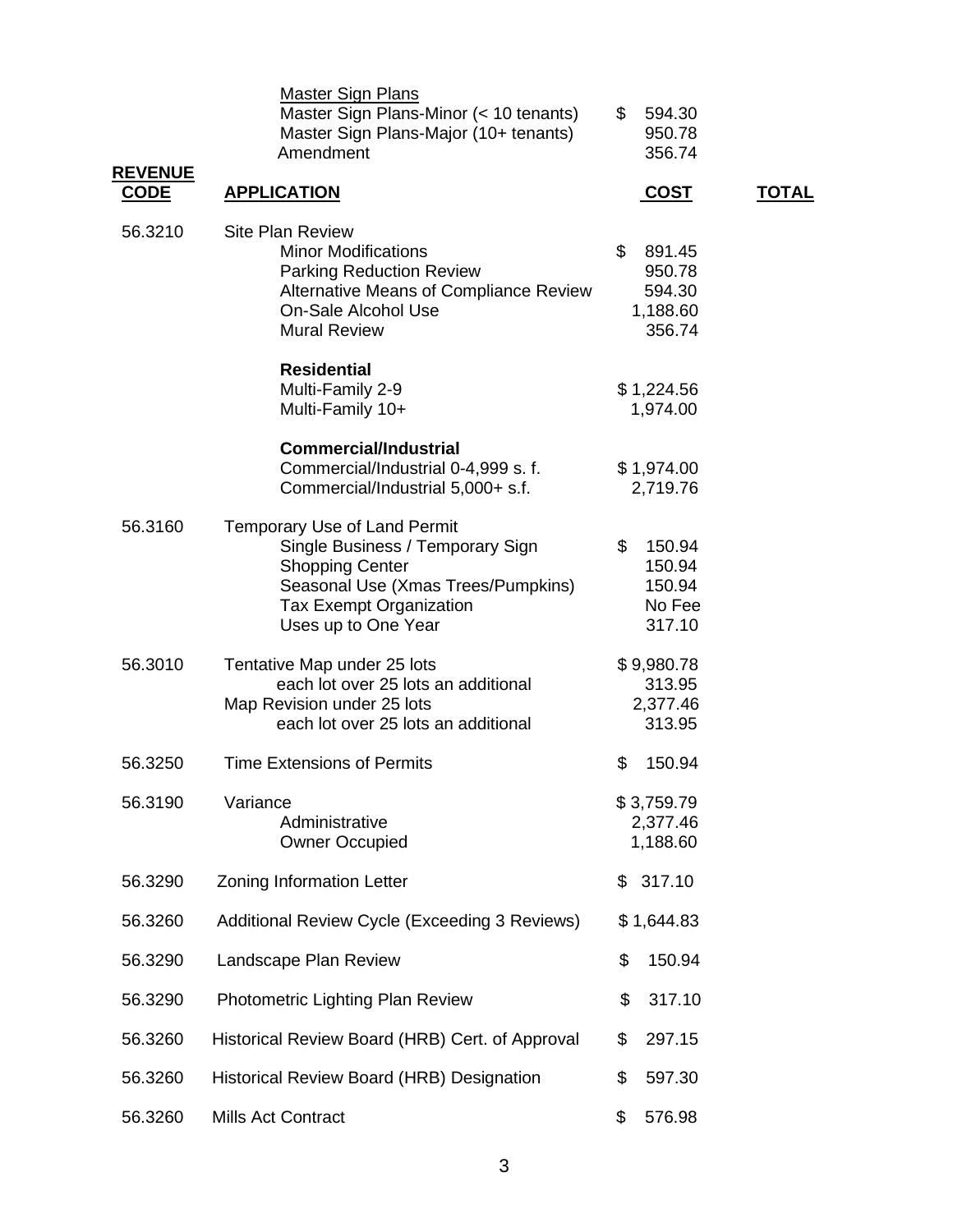| <b>REVENUE</b><br><b>CODE</b> | <b>APPLICATION</b>                                                                                              | <u>COST</u>                                                        | <b>TOTAL</b> |
|-------------------------------|-----------------------------------------------------------------------------------------------------------------|--------------------------------------------------------------------|--------------|
| 1000.12.1120-56.8030          | Specific Plan Final EIR                                                                                         | \$<br>.26 per page                                                 |              |
| 1000.12.1120-56.8030          | General Plan - September 2002<br>$EIR - Final$<br><b>Existing Conditions Report</b><br><b>Executive Summary</b> | \$<br>.26 per page<br>.26 per page<br>.26 per page<br>.26 per page |              |
| 1000.12.1120-56.8030          | Specific Plan                                                                                                   | \$<br>.26 per page                                                 |              |
| 1000.30.3351-56.8100          | Maps                                                                                                            | \$<br>Actual                                                       |              |
| 1000.00.0000-57.8050          | Misc. – i.e., Federal Express/Actual Cost                                                                       | \$<br>Actual                                                       |              |
| 1000.00.0000-56.8060          | Photocopy of Documents                                                                                          | \$<br>.26 per page                                                 |              |
| 1000.12.1120-56.8030          | <b>Subdivision Ordinance</b>                                                                                    | \$<br>.26 per page                                                 |              |
| 1000.12.1120-56.8030          | Zoning Code with Binder                                                                                         | \$<br>.26 per page                                                 |              |
| 8801.81-57.8080               | Landscape Deposit                                                                                               | \$<br>150.94 + Deposit Amount                                      |              |
| 1000.30.3462-56.3180          | <b>Technical Assistance Fee</b>                                                                                 | \$<br>Actual                                                       |              |

## **CANNABIS FEES**

| <b>REVENUE</b><br><b>CODE</b> | <b>APPLICATION</b>                             | <b>COST</b><br><b>TOTAL</b> |  |
|-------------------------------|------------------------------------------------|-----------------------------|--|
| 1000.00.0000-56.8010          | Administrative Fees                            | \$ Actual Cost + City Admin |  |
| 1000.00.0000-50.2081          | <b>Cannabis Business License</b>               | \$ Gross Receipts           |  |
| 1000.12.1355-52.8015          | Cannabis Business Admin Permit                 | \$430.50                    |  |
| 1000.12.1355-56.8035          | Cannabis Monitoring Fee (CDD)                  | \$2,370.38                  |  |
| 1000.12.1355-56.8010          | Administrative Fees (Financial Monitoring Fee) | \$ Actual Cost + CDD Cost   |  |
| 1000.12.1355-52.1205          | <b>Cannabis Permit-New Application</b>         | \$3,384.41                  |  |
| 1000.12.1355-52.1206          | Cannabis Permit-New Amendment Major            | \$2,764.65                  |  |
| 1000.12.1355-52.1207          | <b>Cannabis Permit-New Amendment Minor</b>     | \$910.35                    |  |